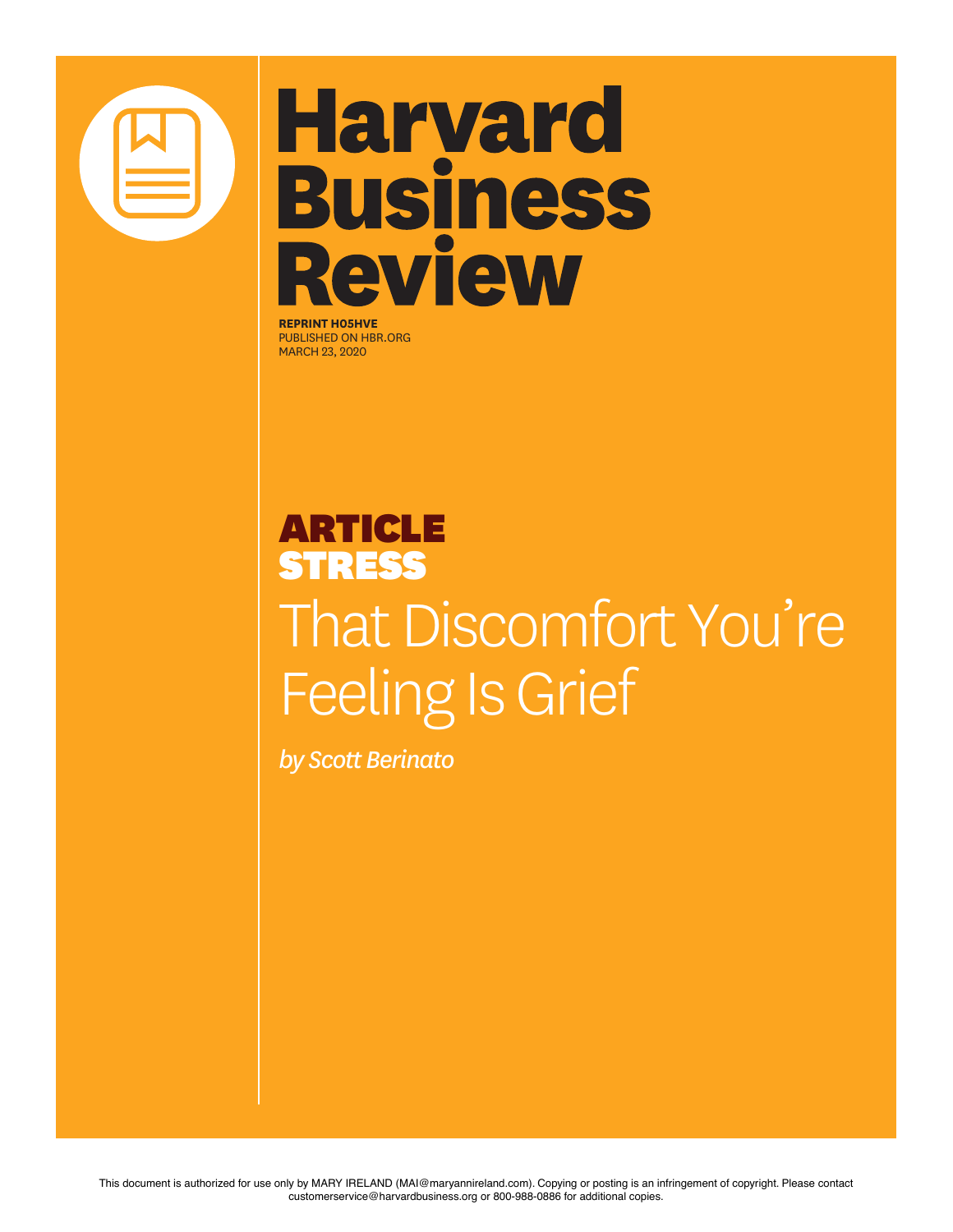### **Harvard<br>Business Review**

#### **STRESS**

## **That Discomfort You're Feeling Is Grief**

by Scott Berinato **MARCH 23, 2020**



*HBR STAFF/D3SIGN/GETTY IMAGES*

We've made our [coronavirus coverage](https://hbr.org/insight-center/coronavirus?ab=articlewidget-insightcenter-coronavirus) free for all readers. To get all of HBR's content delivered to your inbox, sign up for the [Daily Alert](https://hbr.org/email-newsletters?ab=articlewidget-newsletter-coronavirus&movetile=dailyalert) newsletter.

Some of the HBR edit staff met virtually the other day  $-$  a screen full of faces in a scene becoming more common everywhere. We talked about the content we're commissioning in this harrowing time of a [pandemic](https://hbr.org/insight-center/coronavirus) and how we can help people. But we also talked about how we were feeling. One colleague mentioned that what she felt was grief. Heads nodded in all the panes.

COPYRIGHT © 2020 HARVARD BUSINESS SCHOOL PUBLISHING CORPORATION. ALL RIGHTS RESERVED. 2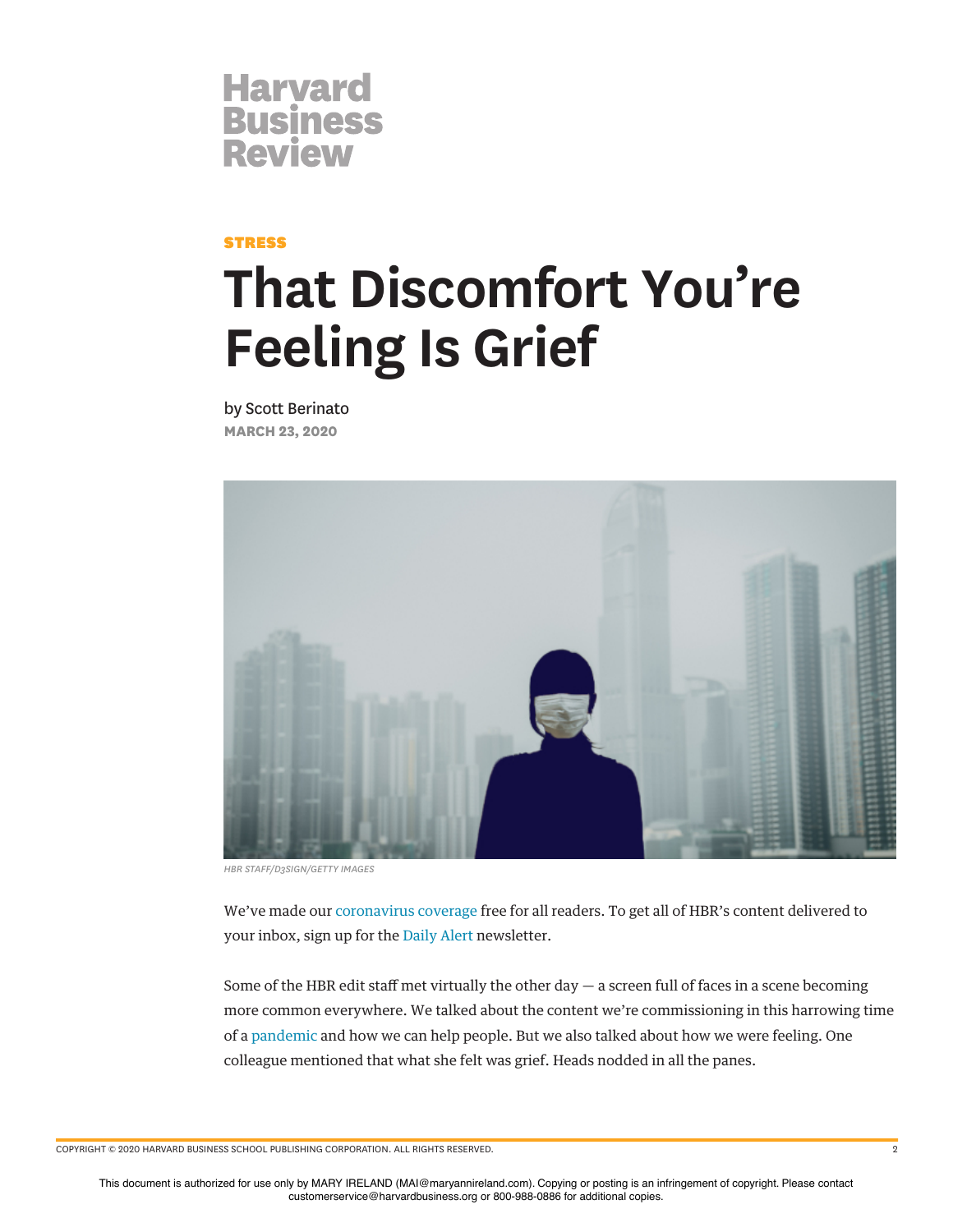If we can name it, perhaps we can manage it. We turned to David Kessler for ideas on how to do that. Kessler is the world's foremost expert on grief. He co-wrote with Elisabeth Kübler-Ross *[On Grief and](https://www.amazon.com/Grief-Grieving-Finding-Meaning-Through/dp/1476775559) [Grieving: Finding the Meaning of Grief through the Five Stages of Loss](https://www.amazon.com/Grief-Grieving-Finding-Meaning-Through/dp/1476775559)*. His new book adds another stage to the process, *[Finding Meaning: The Sixth Stage of Grief](https://www.amazon.com/Finding-Meaning-Sixth-Stage-Grief/dp/1501192736).* Kessler also has worked for a decade in a three-hospital system in Los Angeles. He served on their biohazards team. His volunteer work includes being an LAPD Specialist Reserve for traumatic events as well as having served on the Red Cross's disaster services team. He is the founder of [www.grief.com](http://www.grief.com/), which has over 5 million visits yearly from 167 countries.

Kessler shared his thoughts on why it's important to acknowledge the grief you may be feeling, how to manage it, and how he believes we will fnd meaning in it. The conversation is lightly edited for clarity.

#### **HBR: People are feeling any number of things right now. Is it right to call some of what they're feeling grief?**

Kessler: Yes, and we're feeling a number of diferent griefs. We feel the world has changed, and it has. We know this is temporary, but it doesn't feel that way, and we realize things will be diferent. Just as going to the airport is forever diferent from how it was before 9/11, things will change and this is the point at which they changed. The loss of normalcy; the fear of economic toll; the loss of connection. This is hitting us and we're grieving. Collectively. We are not used to this kind of collective grief in the air.

#### **You said we're feeling more than one kind of grief?**

Yes, we're also feeling anticipatory grief. Anticipatory grief is that feeling we get about what the future holds when we're uncertain. Usually it centers on death. We feel it when someone gets a dire diagnosis or when we have the normal thought that we'll lose a parent someday. Anticipatory grief is also more broadly imagined futures. There is a storm coming. There's something bad out there. With a virus, this kind of grief is so confusing for people. Our primitive mind knows something bad is happening, but you can't see it. This breaks our sense of safety. We're feeling that loss of safety. I don't think we've collectively lost our sense of general safety like this. Individually or as smaller groups, people have felt this. But all together, this is new. We are grieving on a micro and a macro level.

#### **What can individuals do to manage all this grief?**

Understanding the stages of grief is a start. But whenever I talk about the stages of grief, I have to remind people that the stages aren't linear and may not happen in this order. It's not a map but it provides some scafolding for this unknown world. There's denial, which we say a lot of early on: *This virus won't a*f*ect us*. There's anger: *You're making me stay home and taking away my activities.* There's bargaining: *Okay, if I social distance for two weeks everything will be better, right?*

COPYRIGHT © 2020 HARVARD BUSINESS SCHOOL PUBLISHING CORPORATION. ALL RIGHTS RESERVED. 3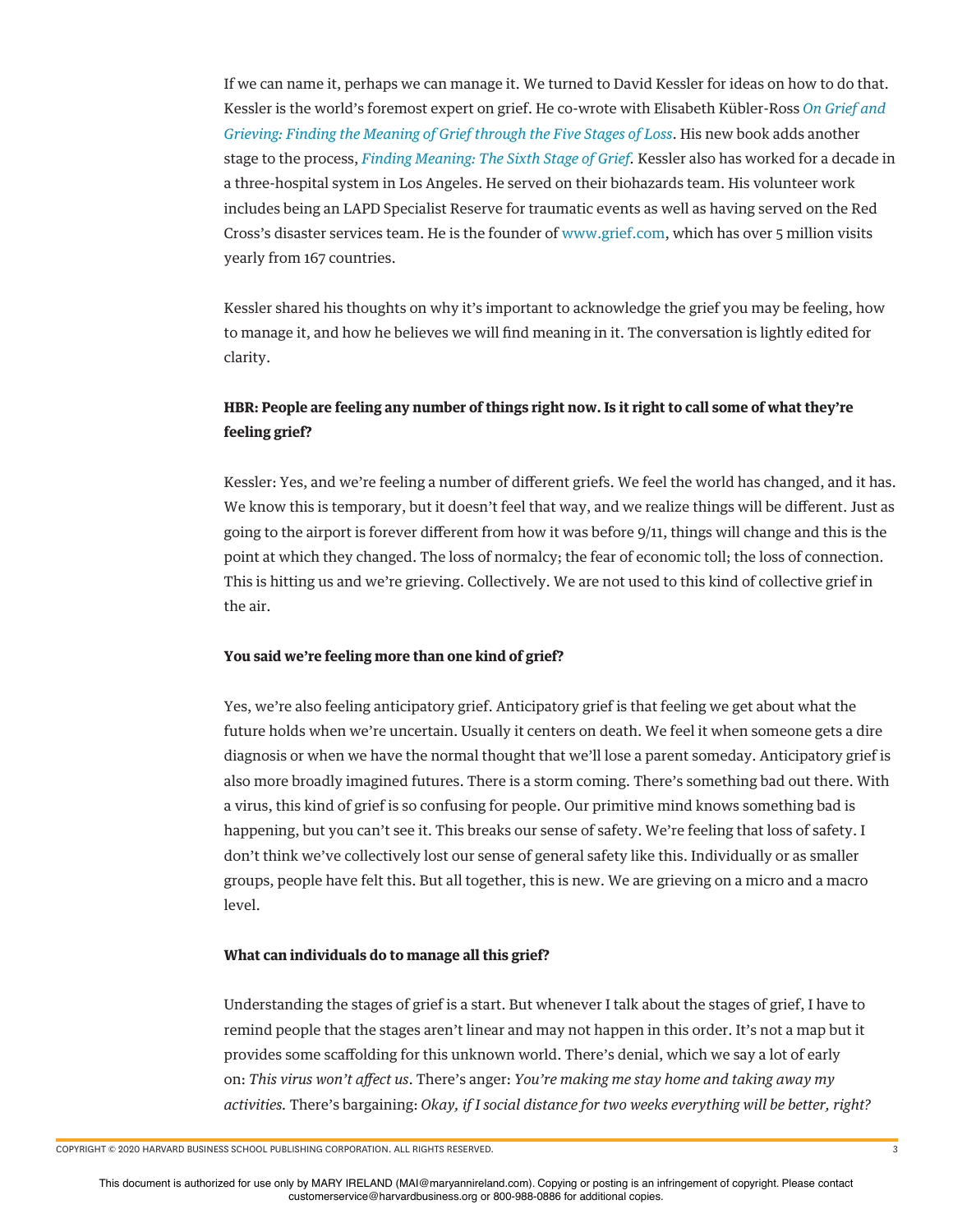There's sadness: *I don't know when this will end.* And fnally there's acceptance. *This is happening; I have to* f*gure out how to proceed.*

Acceptance, as you might imagine, is where the power lies. We fnd control in acceptance. *I can wash my hands. I can keep a safe distance. I can learn how to work virtually.*

#### **When we're feeling grief there's that physical pain. And the racing mind. Are there techniques to deal with that to make it less intense?**

Let's go back to anticipatory grief. Unhealthy anticipatory grief is really anxiety, and that's the feeling you're talking about. Our mind begins to show us images. My parents getting sick. We see the worst scenarios. That's our minds being protective. Our goal is not to ignore those images or to try to make them go away — your mind won't let you do that and it can be painful to try and force it. The goal is to **fnd balance in the things you're thinking**. If you feel the worst image taking shape, make yourself think of the best image. We all get a little sick and the world continues. Not everyone I love dies. Maybe no one does because we're all taking the right steps. Neither scenario should be ignored but neither should dominate either.

Anticipatory grief is the mind going to the future and imagining the worst. To calm yourself, you want to **come into the present**. This will be familiar advice to anyone who has meditated or practiced mindfulness but people are always surprised at how prosaic this can be. You can name fve things in the room. There's a computer, a chair, a picture of the dog, an old rug, and a cofee mug. It's that simple. Breathe. Realize that in the present moment, nothing you've anticipated has happened. In this moment, you're okay. You have food. You are not sick. Use your senses and think about what they feel. The desk is hard. The blanket is soft. I can feel the breath coming into my nose. This really will work to dampen some of that pain.

You can also think about how to **let go of what you can't control.** What your neighbor is doing is out of your control. What is in your control is staying six feet away from them and washing your hands. Focus on that.

Finally, it's a good time to **stock up on compassion**. Everyone will have diferent levels of fear and grief and it manifests in diferent ways. A coworker got very snippy with me the other day and I thought, *That's not like this person; that's how they're dealing with this. I'm seeing their fear and anxiety.* So be patient. Think about who someone usually is and not who they seem to be in this moment.

#### **One particularly troubling aspect of this pandemic is the open-endedness of it.**

This is a temporary state. It helps to say it. I worked for 10 years in the hospital system. I've been trained for situations like this. I've also studied the 1918 fu pandemic. The precautions we're taking

COPYRIGHT © 2020 HARVARD BUSINESS SCHOOL PUBLISHING CORPORATION. ALL RIGHTS RESERVED. 4